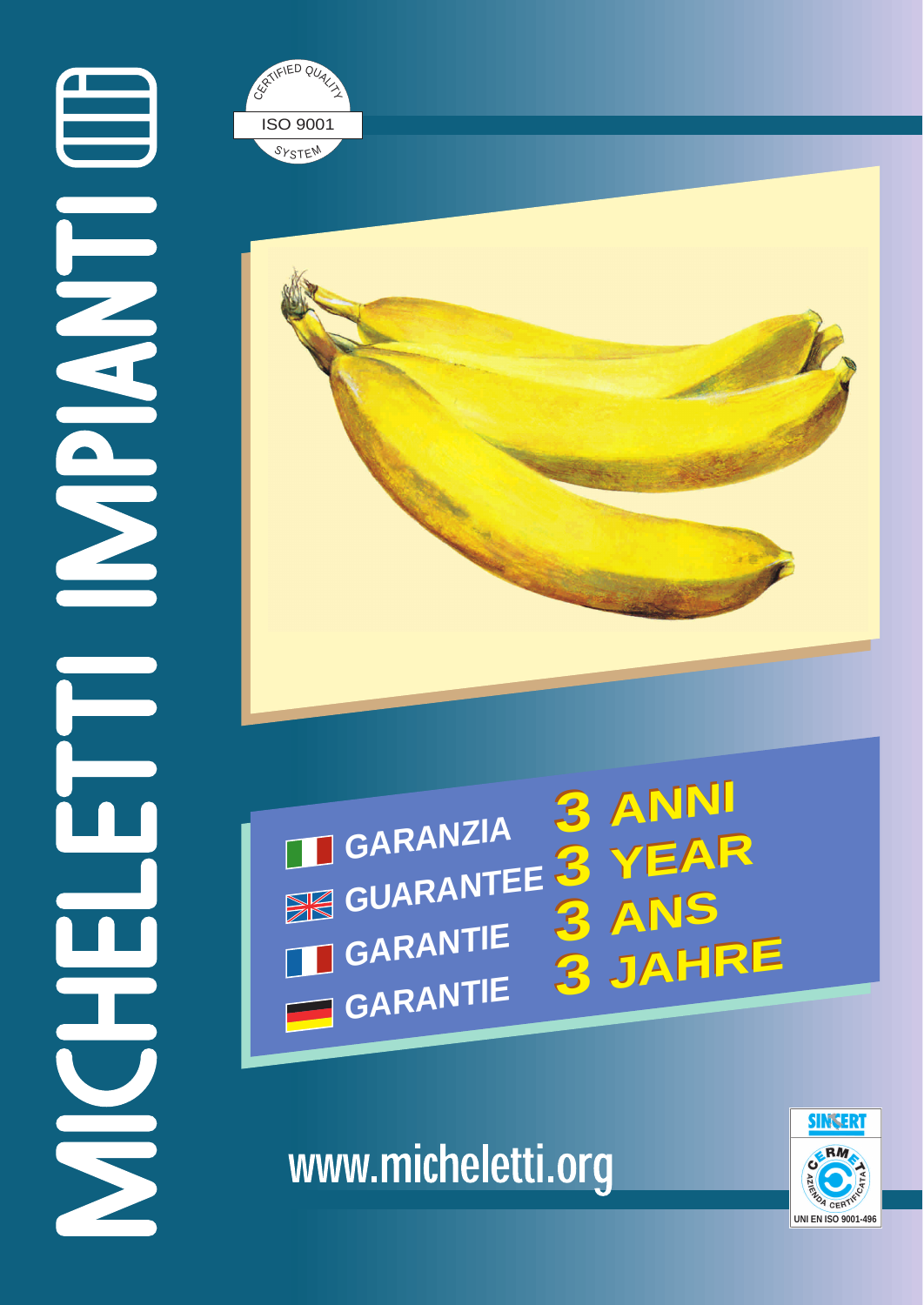

Celle con porte a scorrimento interno Cold rooms with internal lifting doors Chambres froides avec portes à coulement interne Bananenlagerzellen mit innen liegender Schiebetür

Celle con porte a scorrimento esterno Cold rooms with external lifting doors Chambres froides avec portes à coulement externe Bananenlagerzellen mit außen liegender Schiebetür



Dall'esperienza di oltre 30 anni, la tecnologia Micheletti per le banane:

- maturazione contemporanea di più varietà
- · maturazione con sacchetti chiusi o traforati e con ogni cartone
- · gestione manuale o con il computer fino a 50 celle
- · consumi ridotti per maturazione a metà carico.

Over 30 years experience,<br>Micheletti technology for bananas:

- simultaneous ripening of different varieties
- ripening with closed or perforated bags and with any kind of box
- manual or computerised management ō up to 50 cold rooms
- · reduced consumption for half load ripening.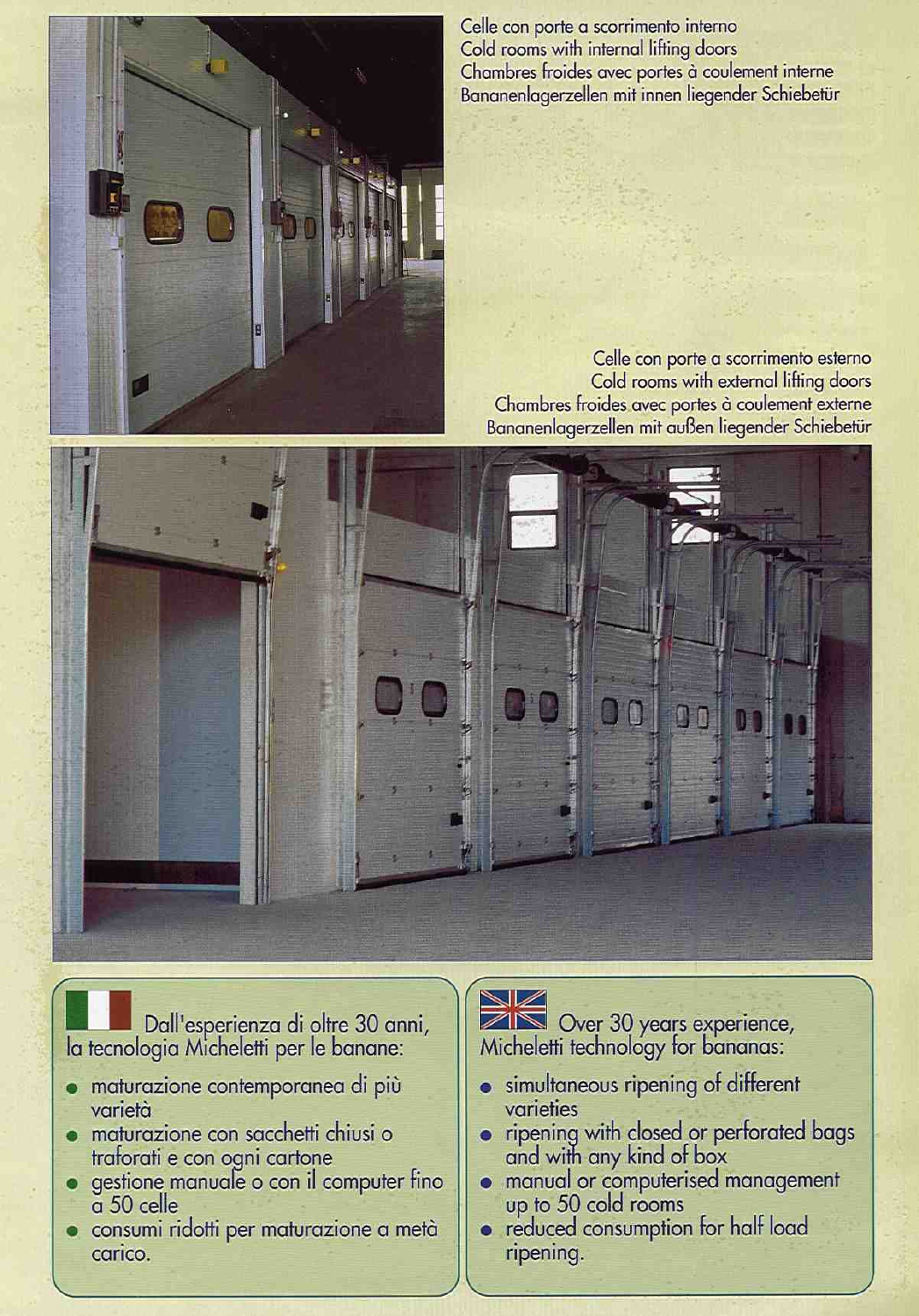

De l'expérience de plus de 30 ans,<br>la technologie Micheletti pour les bananes:

- · maturation simultanée de différentes variétés
- maturation avec sachets termés ou perforés and avec toute boîte
- gestion manuelle ou par ordinateur jusqu'à 50 chambre froide
- consommation reduite pour maturation avec demi charge.

Die Bananenlagerungstechnologie von Micheletti kann sich auf eine 30-jährige Erfahrung stützen:

gleichzeitiges Reifen verschiedener Sorten in derselben Zelle Reifen in geschlossenen oder gelochten Tüten sowie in jeder Art von Karton hand- oder computergesteuerter Betrieb von 1 bis 50 Zellen reduzierter Stromverbrauch beim Reifen

von halben Ladungen